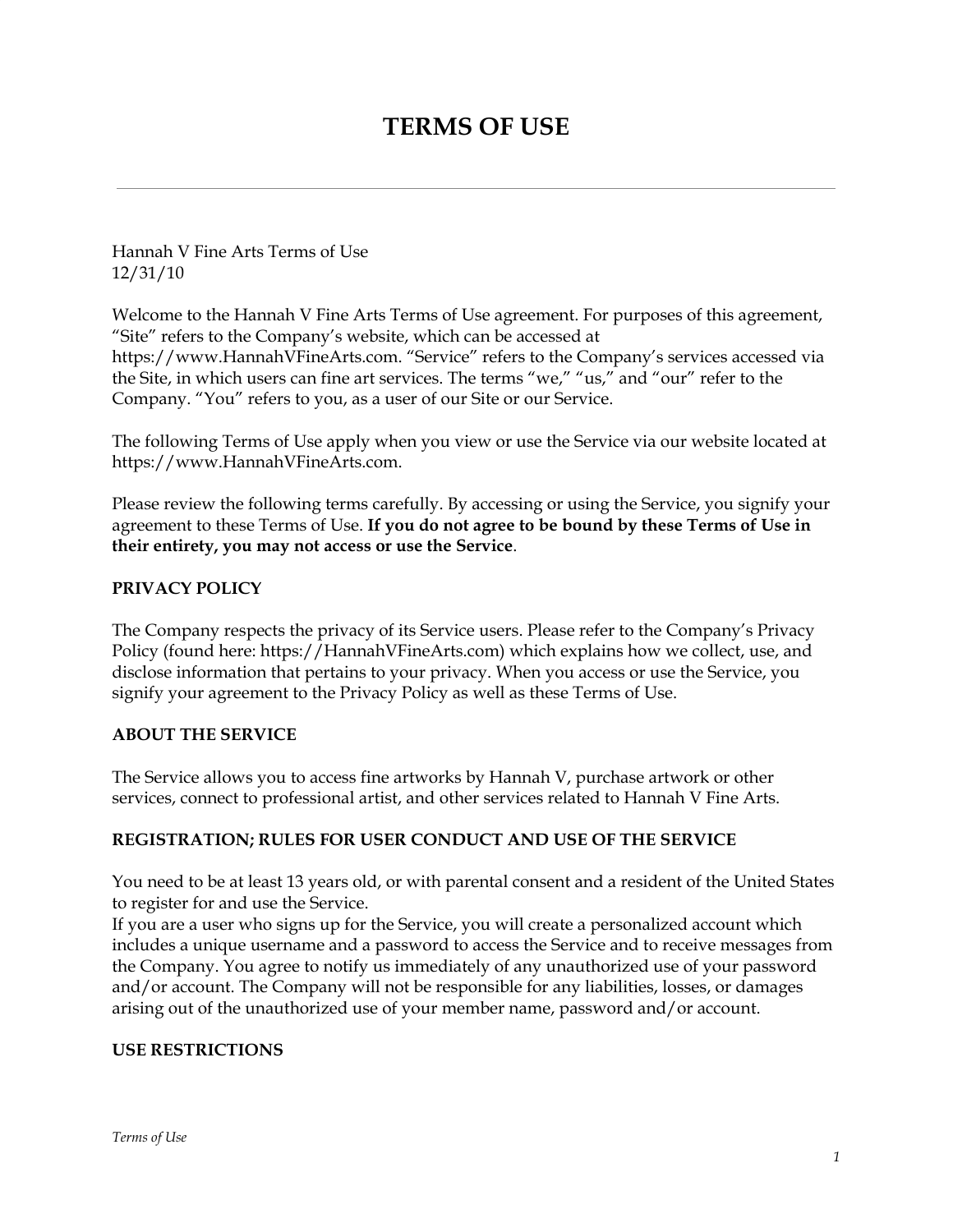Your permission to use the Site is conditioned upon the following use, posting and conduct restrictions:

You agree that you will not under any circumstances:

access the Service for any reason other than your personal, non-commercial use solely as permitted by the normal functionality of the Service,

· collect or harvest any personal data of any user of the Site or the Service

· use the Site or the Service for the solicitation of business in the course of trade or in connection with a commercial enterprise;

distribute any part or parts of the Site or the Service without our explicit written permission (we grant the operators of public search engines permission to use spiders to copy materials from the site for the sole purpose of creating publicly-available searchable indices but retain the right to revoke this permission at any time on a general or specific basis);

· use the Service for any unlawful purpose or for the promotion of illegal activities;

- attempt to, or harass, abuse or harm another person or group;
- · use another user's account without permission;
- · intentionally allow another user to access your account;
- provide false or inaccurate information when registering an account;
- · interfere or attempt to interfere with the proper functioning of the Service;

make any automated use of the Site, the Service or the related systems, or take any action that we deem to impose or to potentially impose an unreasonable or disproportionately large load on our servers or network infrastructure;

· bypass any robot exclusion headers or other measures we take to restrict access to the Service, or use any software, technology, or device to scrape, spider, or crawl the Service or harvest or manipulate data;

· circumvent, disable or otherwise interfere with any security-related features of the Service or features that prevent or restrict use or copying of content, or enforce limitations on use of the Service or the content accessible via the Service; or

· publish or link to malicious content of any sort, including that intended to damage or disrupt another user's browser or computer.

## **POSTING AND CONDUCT RESTRICTIONS**

When you create your own personalized account, you may be able to provide Name, email, address, and/or any other information voluntarily given to better serve you ("User Content") to the Service. You are solely responsible for the User Content that you post, upload, link to or otherwise make available via the Service.

You agree that we are only acting as a passive conduit for your online distribution and publication of your User Content. The Company, however, reserves the right to remove any User Content from the Service at its sole discretion.

We grant you permission to use and access the Service, subject to the following express conditions surrounding User Content. You agree that failure to adhere to any of these conditions constitutes a material breach of these Terms.

By transmitting and submitting any User Content while using the Service, you agree as follows: · You are solely responsible for your account and the activity that occurs while signed in to or while using your account;

· You will not post information that is malicious, libelous, false or inaccurate;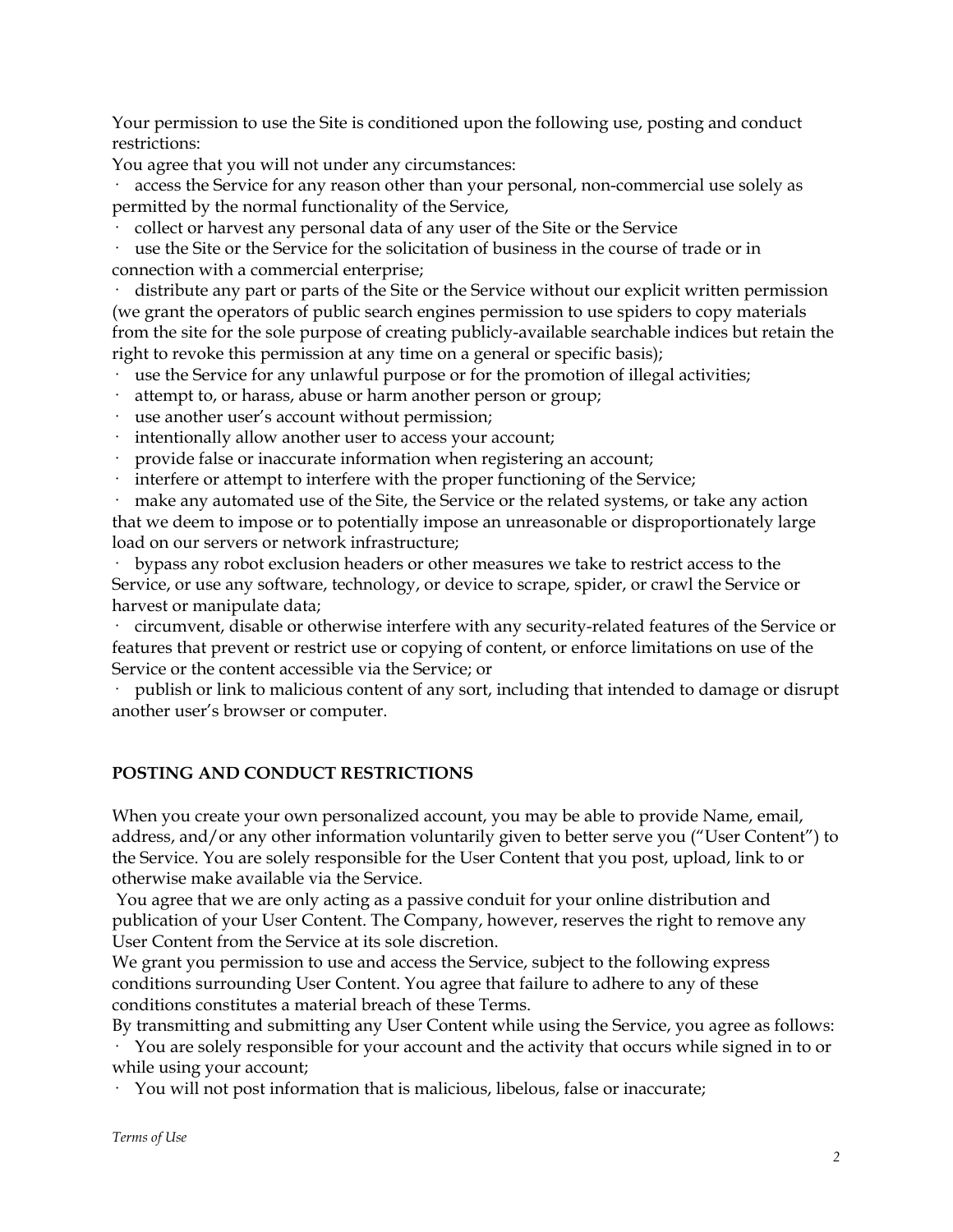· You will not post any information that is abusive, threatening, obscene, defamatory, libelous, or racially, sexually, religiously, or otherwise objectionable and offensive;

· You retain all ownership rights in your User Content but you are required to grant the following rights to the Site and to users of the Service as set forth more fully under the "License Grant" and "Intellectual Property" provisions below: When you upload or post User Content to the Site or the Service, you grant to the Site a worldwide, non-exclusive, royalty-free, transferable license to use, reproduce, distribute, prepare derivative works of, display, and perform that Content in connection with the provision of the Service; and you grant to each user of the Service, a worldwide, non-exclusive, royalty-free license to access your User Content through the Service, and to use, reproduce, distribute, prepare derivative works of, display and perform such Content to the extent permitted by the Service and under these Terms of Use;

· You will not submit content that is copyrighted or subject to third party proprietary rights, including privacy, publicity, trade secret, or others, unless you are the owner of such rights or have the appropriate permission from their rightful owner to specifically submit such content; and

· You hereby agree that we have the right to determine whether your User Content submissions are appropriate and comply with these Terms of Service, remove any and/or all of your submissions, and terminate your account with or without prior notice.

You understand and agree that any liability, loss or damage that occurs as a result of the use of any User Content that you make available or access through your use of the Service is solely your responsibility. The Site is not responsible for any public display or misuse of your User Content.

The Site does not, and cannot, pre-screen or monitor all User Content. However, at our discretion, we, or technology we employ, may monitor and/or record your interactions with the Service or with other Users.

## **ONLINE CONTENT DISCLAIMER**

Opinions, advice, statements, offers, or other information or content made available through the Service, but not directly by the Site, are those of their respective authors, and should not necessarily be relied upon. Such authors are solely responsible for such content.

We do not guarantee the accuracy, completeness, or usefulness of any information on the Site or the Service nor do we adopt nor endorse, nor are we responsible for, the accuracy or reliability of any opinion, advice, or statement made by other parties. We take no responsibility and assume no liability for any User Content that you or any other user or third party posts or sends via the Service. Under no circumstances will we be responsible for any loss or damage resulting from anyone's reliance on information or other content posted on the Service, or transmitted to users.

Though we strive to enforce these Terms of Use, you may be exposed to User Content that is inaccurate or objectionable when you use or access the Site or the Service. We reserve the right, but have no obligation, to monitor the materials posted in the public areas of the Site or the Service or to limit or deny a user's access to the Service or take other appropriate action if a user violates these Terms of Use or engages in any activity that violates the rights of any person or entity or which we deem unlawful, offensive, abusive, harmful or malicious. [E-mails sent between you and other participants that are not readily accessible to the general public will be treated by us as private to the extent required by applicable law.] The Company shall have the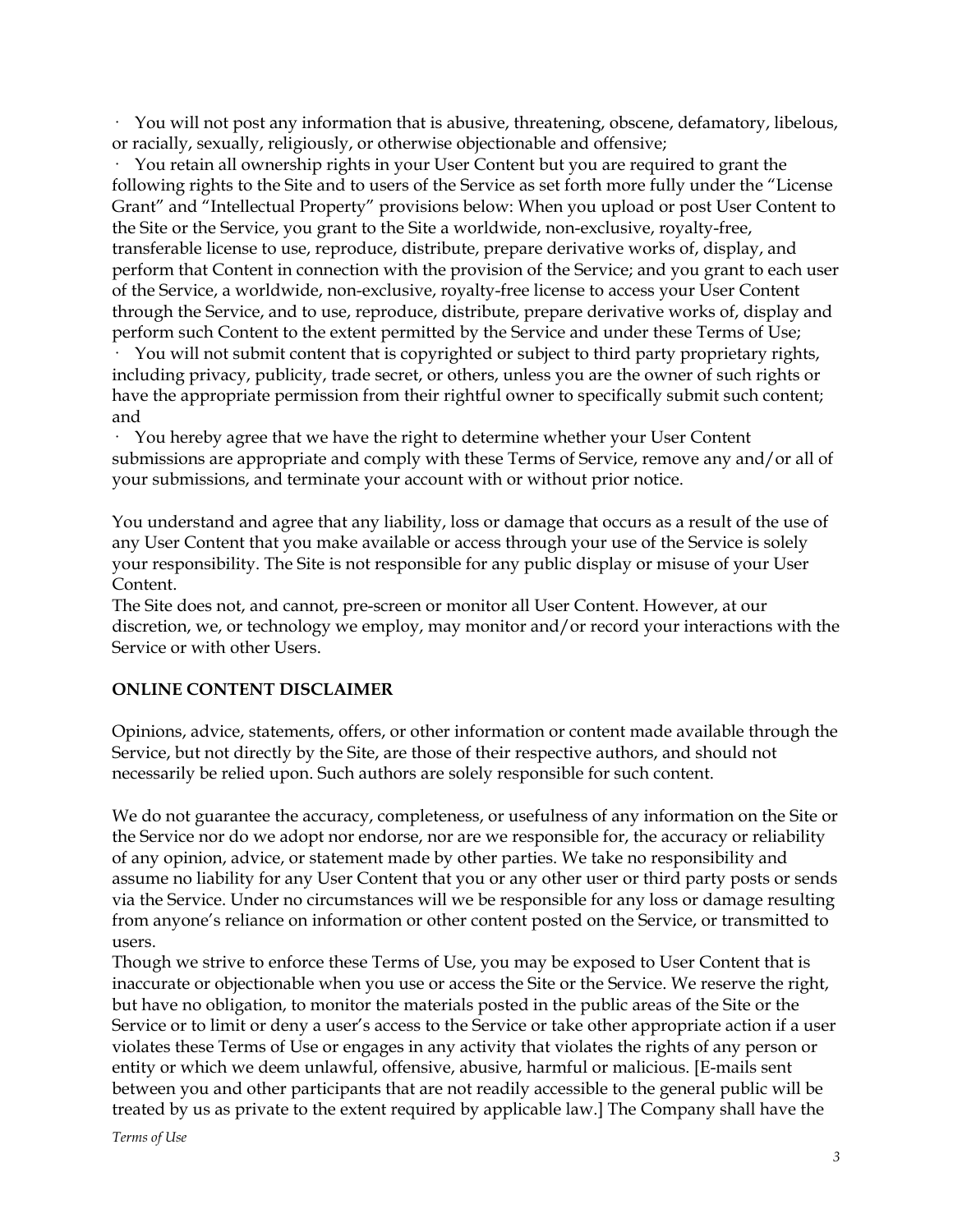right to remove any material that in its sole opinion violates, or is alleged to violate, the law or this agreement or which might be offensive, or that might violate the rights, harm, or threaten the safety of users or others. Unauthorized use may result in criminal and/or civil prosecution under Federal, State and local law. If you become aware of a misuse of our Service or violation of these Terms of Use, please contact us hannah.art3@gmail.com.

## **LINKS TO OTHER SITES AND/OR MATERIALS**

As part of the Service, we may provide you with convenient links to third party website(s) ("Third Party Sites") as well as content or items belonging to or originating from third parties (the "Third Party Applications, Software or Content"). These links are provided as a courtesy to Service subscribers. We have no control over Third Party Sites or Third Party Applications, Software or Content or the promotions, materials, information, goods or services available on these Third Party Sites or Third Party Applications, Software or Content. Such Third Party Sites and Third Party Applications, Software or Content are not investigated, monitored or checked for accuracy, appropriateness, or completeness, and we are not responsible for any Third Party Sites accessed through the Site or any Third Party Applications, Software or Content posted on, available through or installed from the Site, including the content, accuracy, offensiveness, opinions, reliability, privacy practices or other policies of or contained in the Third Party Sites or the Third Party Applications, Software or Content. Inclusion of, linking to or permitting the use or installation of any Third Party Site or any Third Party Applications, Software or Content does not imply our approval or endorsement. If you decide to leave the Site and access the Third Party Sites or to use or install any Third Party Applications, Software or Content, you do so at your own risk and you should be aware that our terms and policies, including these Terms of Use, no longer govern. You should review the applicable terms and policies, including privacy and data gathering practices, of any Third Party Site to which you navigate from the Site or relating to any applications you use or install from the Third Party Site.

## **COPYRIGHT COMPLAINTS AND COPYRIGHT AGENT**

(a) Termination of Repeat Infringer Accounts. We respect the intellectual property rights of others and requires that the users do the same. Pursuant to 17 U.S.C. 512(i) of the United States Copyright Act, we have adopted and implemented a policy that provides for the termination in appropriate circumstances of users of the Service who are repeat infringers. We may terminate access for participants or users who are found repeatedly to provide or post protected third party content without necessary rights and permissions.

(b) DMCA Take-Down Notices. If you are a copyright owner or an agent thereof and believe, in good faith, that any materials provided on the Service infringe upon your copyrights, you may submit a notification pursuant to the Digital Millennium Copyright Act (*see* 17 U.S.C 512) ("DMCA") by sending the following information in writing to the our designated copyright agent at hannah.art3@gmail.com

- 1. The date of your notification;
- 2. A physical or electronic signature of a person authorized to act on behalf of the owner of an exclusive right that is allegedly infringed;
- 3. A description of the copyrighted work claimed to have been infringed, or, if multiple copyrighted works at a single online site are covered by a single notification, a representative list of such works at that site;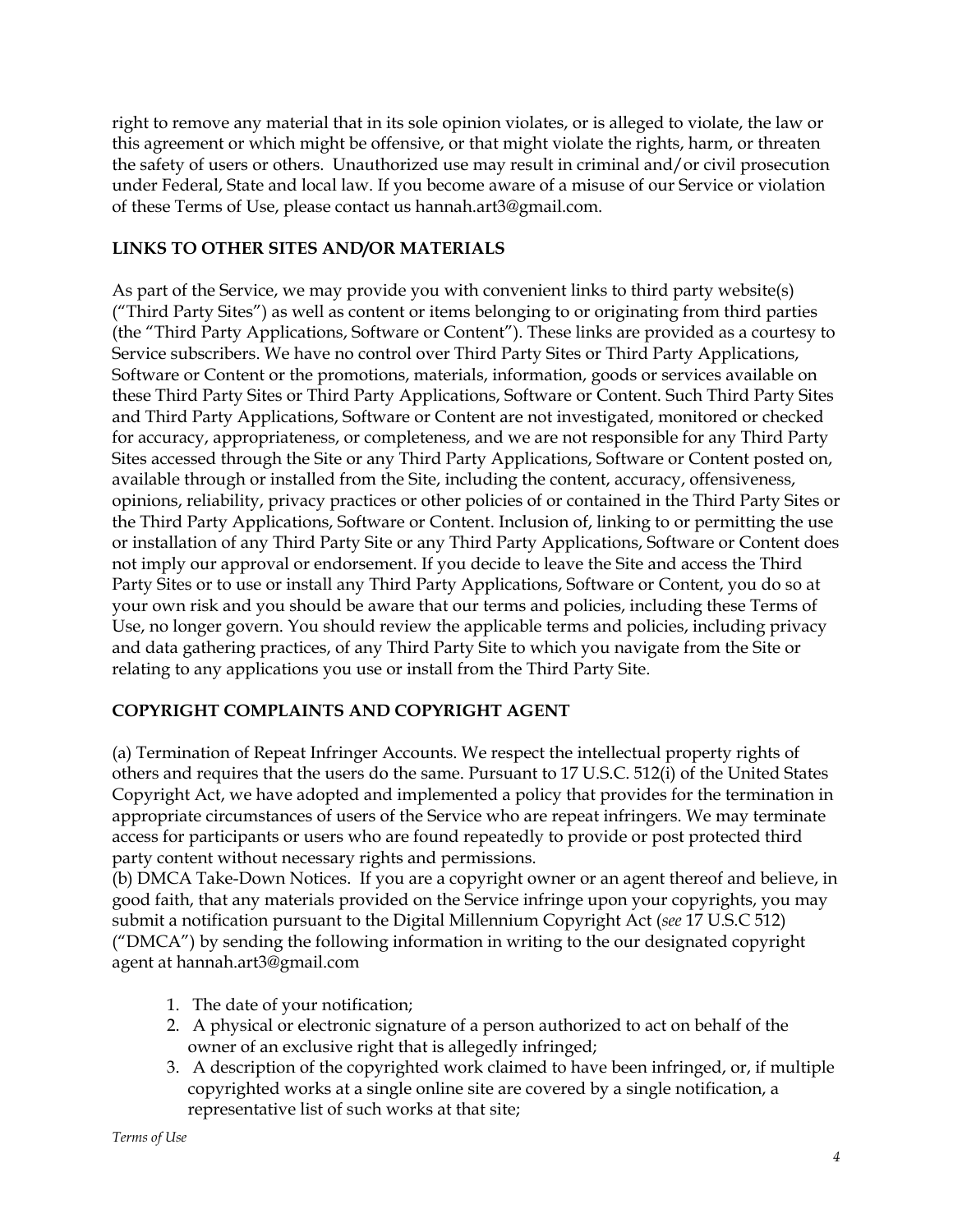- 4. A description of the material that is claimed to be infringing or to be the subject of infringing activity and information sufficient to enable us to locate such work;
- 5. Information reasonably sufficient to permit the service provider to contact you, such as an address, telephone number, and/or email address;
- 6. A statement that you have a good faith belief that use of the material in the manner complained of is not authorized by the copyright owner, its agent, or the law; and
- 7. A statement that the information in the notification is accurate, and under penalty of perjury, that you are authorized to act on behalf of the owner of an exclusive right that is allegedly infringed.

(c) Counter-Notices. If you believe that your User Content that has been removed from the Site is not infringing, or that you have the authorization from the copyright owner, the copyright owner's agent, or pursuant to the law, to post and use the content in your User Content, you may send a counter-notice containing the following information to our copyright agent using the contact information set forth above:

- 1. Your physical or electronic signature;
- 2. A description of the content that has been removed and the location at which the content appeared before it was removed;
- 3. A statement that you have a good faith belief that the content was removed as a result of mistake or a misidentification of the content; and
- 4. Your name, address, telephone number, and email address, a statement that you consent to the jurisdiction of the federal court in South Dakota, USA and a statement that you will accept service of process from the person who provided notification of the alleged infringement.

If a counter-notice is received by our copyright agent, we may send a copy of the counter-notice to the original complaining party informing such person that it may reinstate the removed content in ten (10) business days. Unless the copyright owner files an action seeking a court order against the content provider, member or user, the removed content may (in our sole discretion) be reinstated on the Site in ten (10) to fourteen (14) business days or more after receipt of the counter-notice.

## **LICENSE GRANT**

By posting any User Content via the Service, you expressly grant, and you represent and warrant that you have a right to grant, to the Company a royalty-free, sublicensable, transferable, perpetual, irrevocable, non-exclusive, worldwide license to use, reproduce, modify, publish, list information regarding, edit, translate, distribute, publicly perform, publicly display, and make derivative works of all such User Content and your name, voice, and/or likeness as contained in your User Content, if applicable, in whole or in part, and in any form, media or technology, whether now known or hereafter developed, for use in connection with the Service.

## **INTELLECTUAL PROPERTY**

You acknowledge and agree that we and our licensors retain ownership of all intellectual property rights of any kind related to the Service, including applicable copyrights, trademarks and other proprietary rights. Other product and company names that are mentioned on the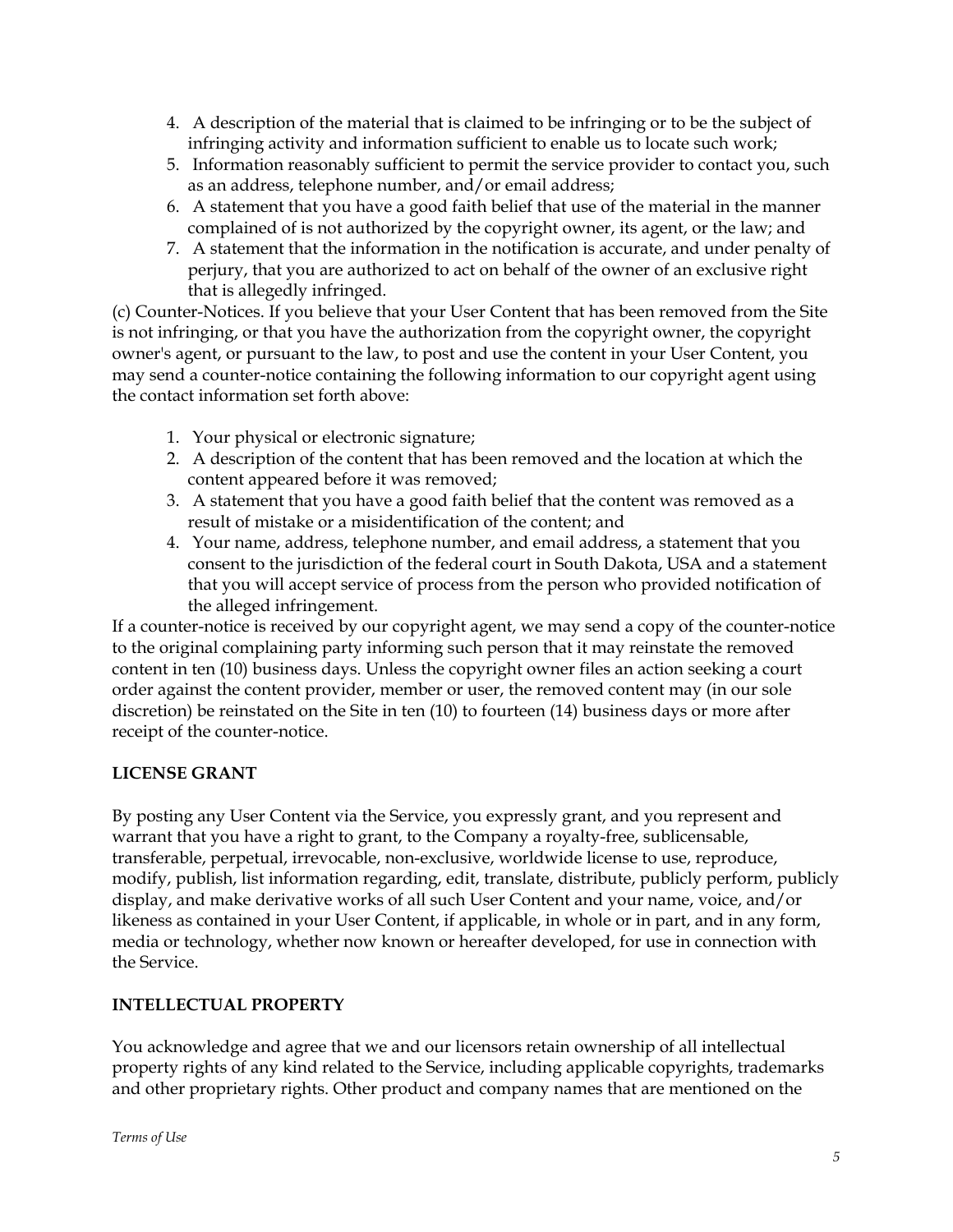Service may be trademarks of their respective owners. We reserve all rights that are not expressly granted to you under these Terms of Use.

## **EMAIL MAY NOT BE USED TO PROVIDE NOTICE**

Communications made through the Service's email and messaging system will not constitute legal notice to the Site, the Service, or any of its officers, employees, agents or representatives in any situation where legal notice is required by contract or any law or regulation.

## **USER CONSENT TO RECEIVE COMMUNICATIONS IN ELECTRONIC FORM**

For contractual purposes, you: (a) consent to receive communications from us in an electronic form via the email address you have submitted; and (b) agree that all Terms of Use, agreements, notices, disclosures, and other communications that we provide to you electronically satisfy any legal requirement that such communications would satisfy if it were in writing. The foregoing does not affect your non-waivable rights.

We may also use your email address to send you other messages, including information about the Site or the Service and special offers. You may opt out of such email by changing your account settings, using the "Unsubscribe" link in the message, or by sending an email to hannah.art3@gmail.com Opting out may prevent you from receiving messages regarding the Site, the Service or special offers.

## **WARRANTY DISCLAIMER**

THE SERVICE, IS PROVIDED "AS IS," WITHOUT WARRANTY OF ANY KIND. WITHOUT LIMITING THE FOREGOING, WE EXPRESSLY DISCLAIM ALL WARRANTIES, WHETHER EXPRESS, IMPLIED OR STATUTORY, REGARDING THE SERVICE INCLUDING WITHOUT LIMITATION ANY WARRANTY OF MERCHANTABILITY, FITNESS FOR A PARTICULAR PURPOSE, TITLE, SECURITY, ACCURACY AND NON-INFRINGEMENT. WITHOUT LIMITING THE FOREGOING, WE MAKE NO WARRANTY OR REPRESENTATION THAT ACCESS TO OR OPERATION OF THE SERVICE WILL BE UNINTERRUPTED OR ERROR FREE. YOU ASSUME FULL RESPONSIBILITY AND RISK OF LOSS RESULTING FROM YOUR DOWNLOADING AND/OR USE OF FILES, INFORMATION, CONTENT OR OTHER MATERIAL OBTAINED FROM THE SERVICE. SOME JURISDICTIONS LIMIT OR DO NOT PERMIT DISCLAIMERS OF WARRANTY, SO THIS PROVISION MAY NOT APPLY TO YOU.

## **LIMITATION OF DAMAGES**; **RELEASE**

TO THE EXTENT PERMITTED BY APPLICABLE LAW, IN NO EVENT SHALL THE SITE, THE SERVICE, ITS AFFILIATES, DIRECTORS, OR EMPLOYEES, OR ITS LICENSORS OR PARTNERS, BE LIABLE TO YOU FOR ANY LOSS OF PROFITS, USE, OR DATA, OR FOR ANY INCIDENTAL, INDIRECT, SPECIAL, CONSEQUENTIAL OR EXEMPLARY DAMAGES, HOWEVER ARISING, THAT RESULT FROM: (A) THE USE, DISCLOSURE, OR DISPLAY OF YOUR USER CONTENT; (B) YOUR USE OR INABILITY TO USE THE SERVICE; (C) THE SERVICE GENERALLY OR THE SOFTWARE OR SYSTEMS THAT MAKE THE SERVICE AVAILABLE; OR (D) ANY OTHER INTERACTIONS WITH USE OR WITH ANY OTHER USER OF THE SERVICE, WHETHER BASED ON WARRANTY, CONTRACT, TORT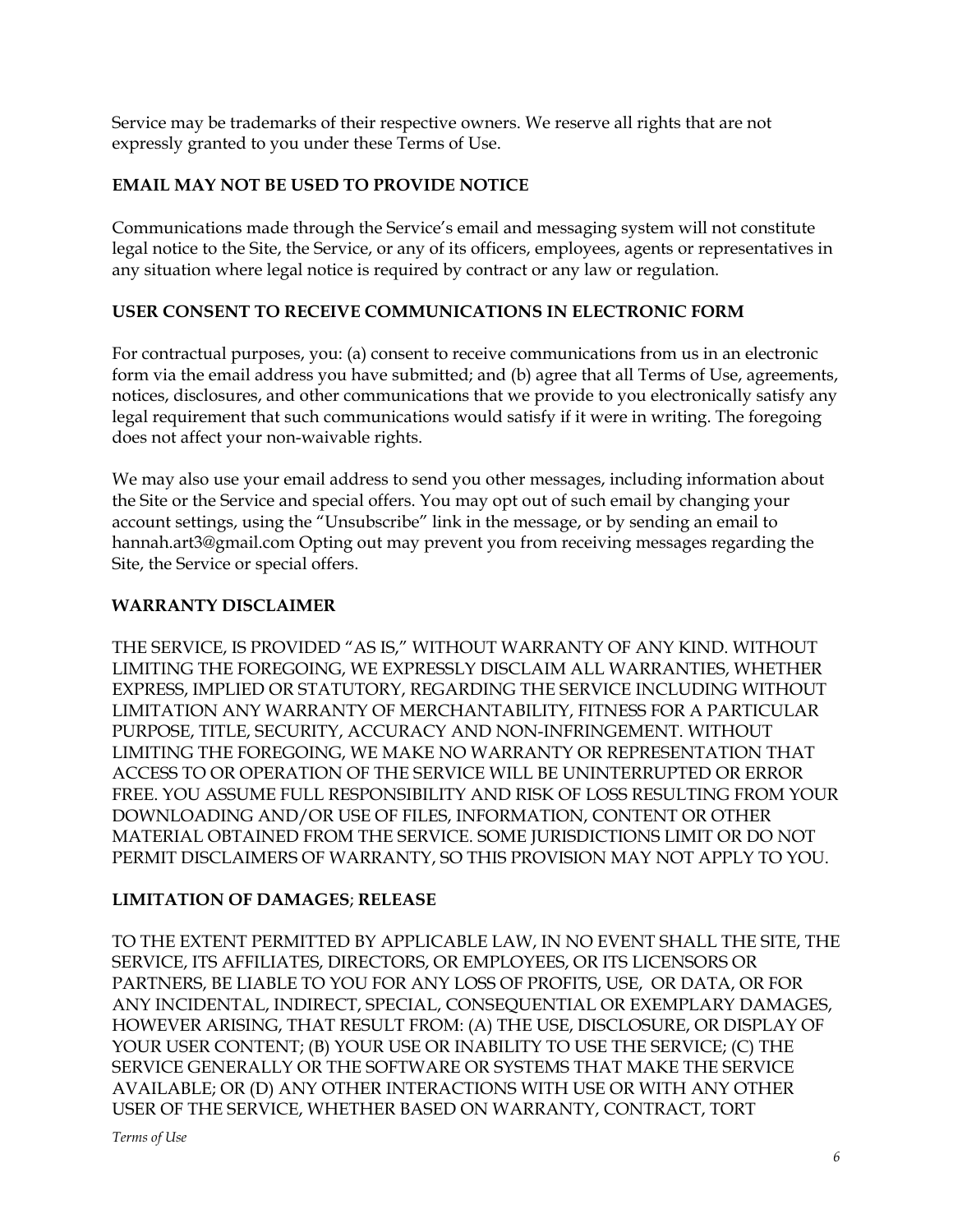(INCLUDING NEGLIGENCE) OR ANY OTHER LEGAL THEORY, AND WHETHER OR NOT WE HAVE BEEN INFORMED OF THE POSSIBILITY OF SUCH DAMAGE, AND EVEN IF A REMEDY SET FORTH HEREIN IS FOUND TO HAVE FAILED OF ITS ESSENTIAL PURPOSE. SOME JURISDICTIONS LIMIT OR DO NOT PERMIT DISCLAIMERS OF LIABILITY, SO THIS PROVISION MAY NOT APPLY TO YOU.

If you have a dispute with one or more users, a restaurant or a merchant of a product or service that you review using the Service, you release us (and our officers, directors, agents, subsidiaries, joint ventures and employees) from claims, demands and damages (actual and consequential) of every kind and nature, known and unknown, arising out of or in any way connected with such disputes.

If you are a California resident using the Service, you may specifically waive California Civil Code §1542, which says: "A general release does not extend to claims which the creditor does not know or suspect to exist in his favor at the time of executing the release, which if known by him must have materially affected his settlement with the debtor."

## **MODIFICATION OF TERMS OF USE**

We can amend these Terms of Use at any time and will update these Terms of Use in the event of any such amendments. It is your sole responsibility to check the Site from time to time to view any such changes in this agreement. Your continued use of the Site or the Service signifies your agreement to our revisions to these Terms of Use. We will endeavor to notify you of material changes to the Terms by posting a notice on our homepage and/or sending an email to the email address you provided to us upon registration. For this additional reason, you should keep your contact and profile information current. Any changes to these Terms (other than as set forth in this paragraph) or waiver of our rights hereunder shall not be valid or effective except in a written agreement bearing the physical signature of one of our officers. No purported waiver or modification of this agreement on our part via telephonic or email communications shall be valid.

#### **GENERAL TERMS**

If any part of this Terms of Use agreement is held or found to be invalid or unenforceable, that portion of the agreement will be construed as to be consistent with applicable law while the remaining portions of the agreement will remain in full force and effect. Any failure on our part to enforce any provision of this agreement will not be considered a waiver of our right to enforce such provision. Our rights under this agreement survive any transfer or termination of this agreement.

You agree that any cause of action related to or arising out of your relationship with the Company must commence within ONE year after the cause of action accrues. Otherwise, such cause of action is permanently barred.

These Terms of Use and your use of the Site are governed by the federal laws of the United States of America and the laws of the State of South Dakota, without regard to conflict of law provisions.